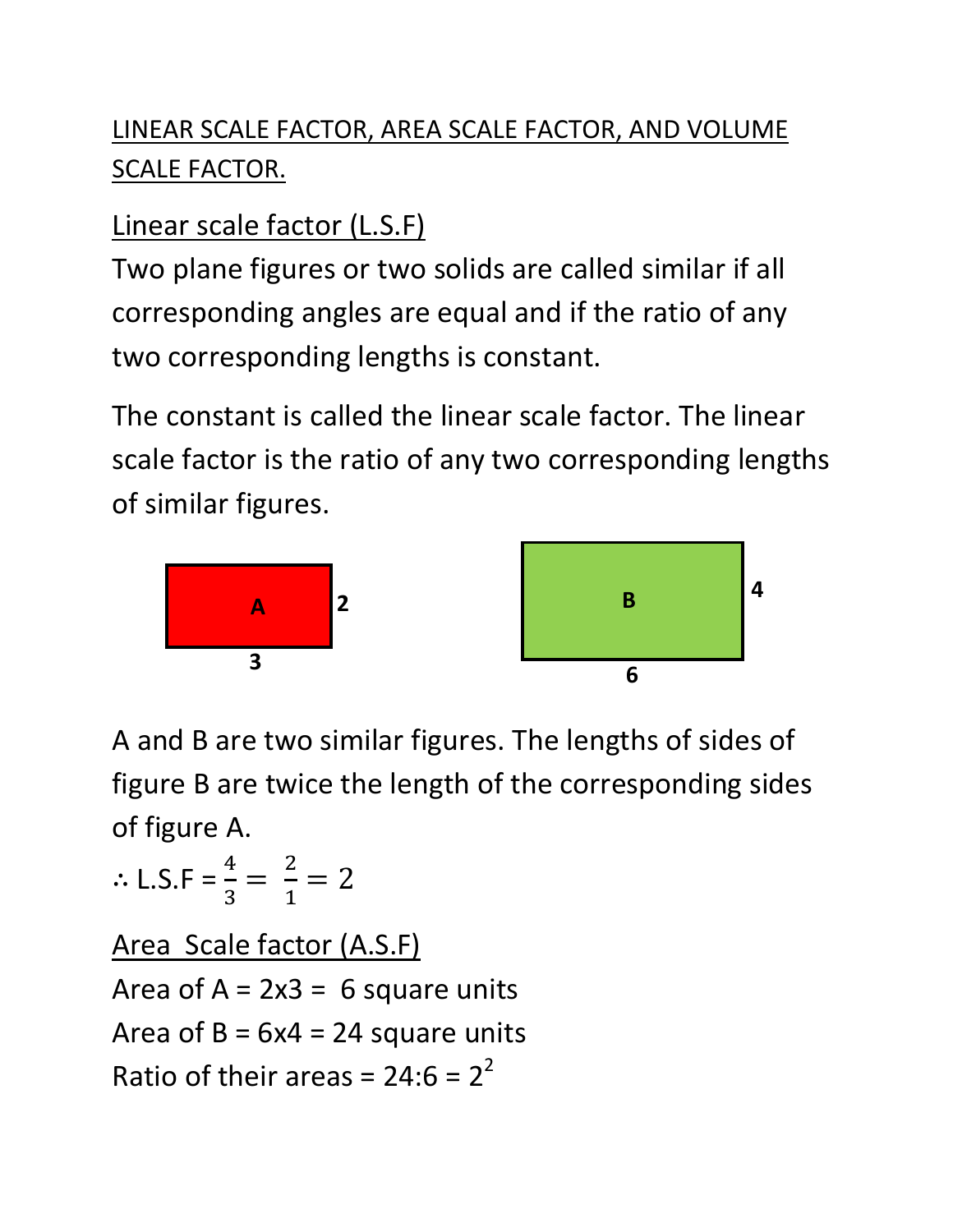This is linear scale factor squared.

Let us consider rectangle A and similar rectangle C.



L.S.F =  $\frac{3k}{2}$ 3  $=\frac{k}{1}$  $\mathbf{1}$  $= k$ Area scale factor =  $\frac{3k\times2k}{3\times2}$  $\frac{k \times 2k}{3 \times 2} = k^2$ 

# **Note: if the L.S.F of two similar figures is k, then the area scale factor is k<sup>2</sup> .**

# **This rule applies to all similar figures.**

In each of the following three examples, the two figures are similar.

Example:1

Area of parallelogram ABCD is 5.5cm<sup>2</sup>. Find the area of EFGH

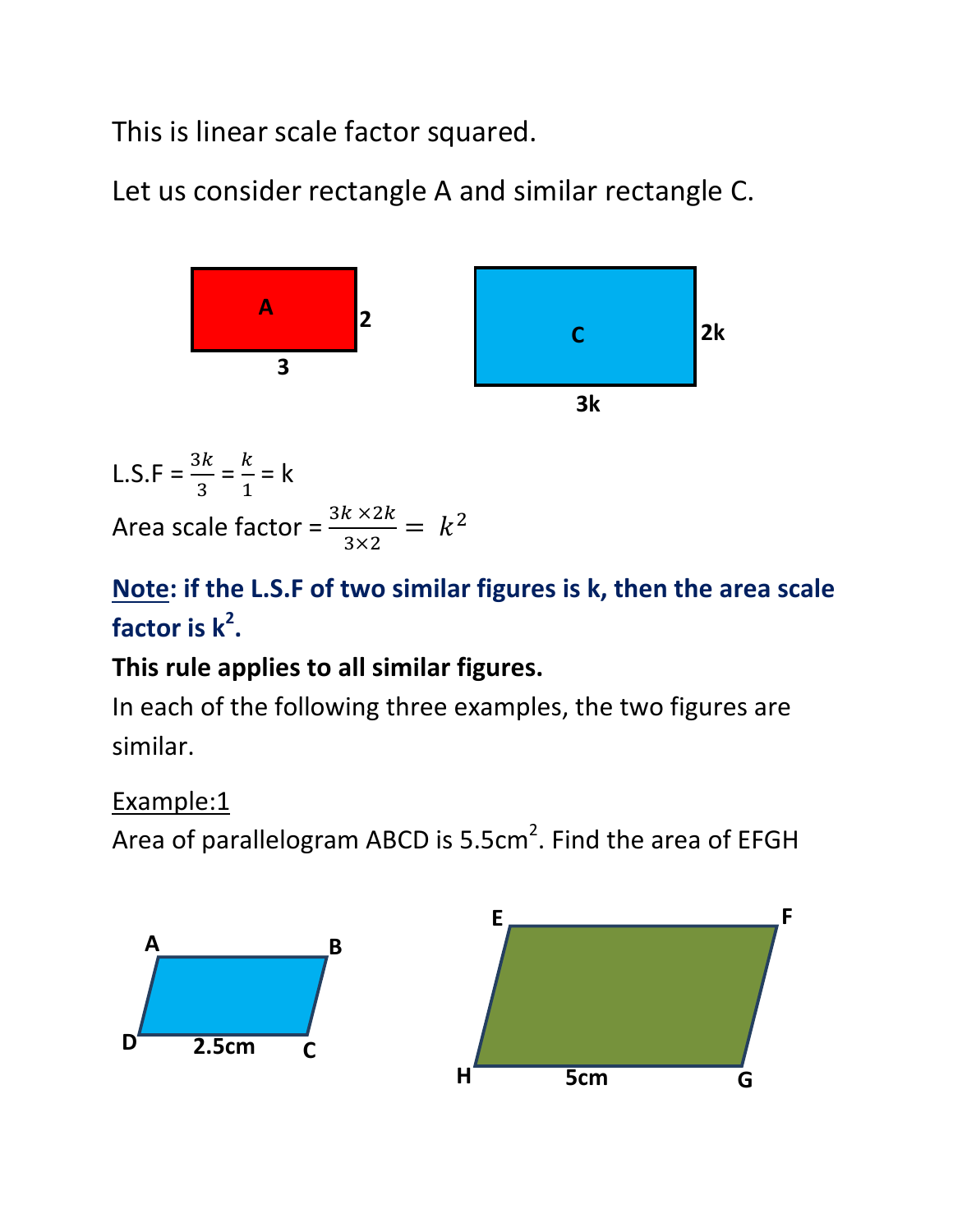#### Solution:

L.S.F = 
$$
\frac{HG}{DC} = \frac{5}{2.5} = \frac{2}{1} = 2
$$
  
A.S.F = (L.S.F)<sup>2</sup> = (2)<sup>2</sup> = 4

Area of EFGH = 4 x Area of ABCD

$$
= 4 \times 5.5
$$

$$
= 22 \text{cm}^2
$$

Example:2

A circle x has area of 12.0cm<sup>2</sup>. Find the area of circle y with

i) three times this radius

ii) half this radius

Solution:

i) L.S.F =  $\frac{3}{1}$  $\frac{3}{1}$  = 3

Area scale factor =  $(3)^2$  = 9

Area of circle Y =  $9 \times 12.0 = 108 \text{cm}^2$ 

ii) L.S.F = 
$$
\frac{1}{2}/1 = \frac{1}{2}
$$

Area scale factor is  $\left(\frac{1}{2}\right)$  $\left(\frac{1}{2}\right)^2 = \frac{1}{4}$  $\overline{A}$ Area of  $Y = \frac{1}{4}$  $\overline{\mathbf{r}}$  $x 12 = 3cm<sup>2</sup>$ 

## Example:3

Find the area of the triangle ABC, Given the area of the triangle  $ABC = 150cm<sup>2</sup>$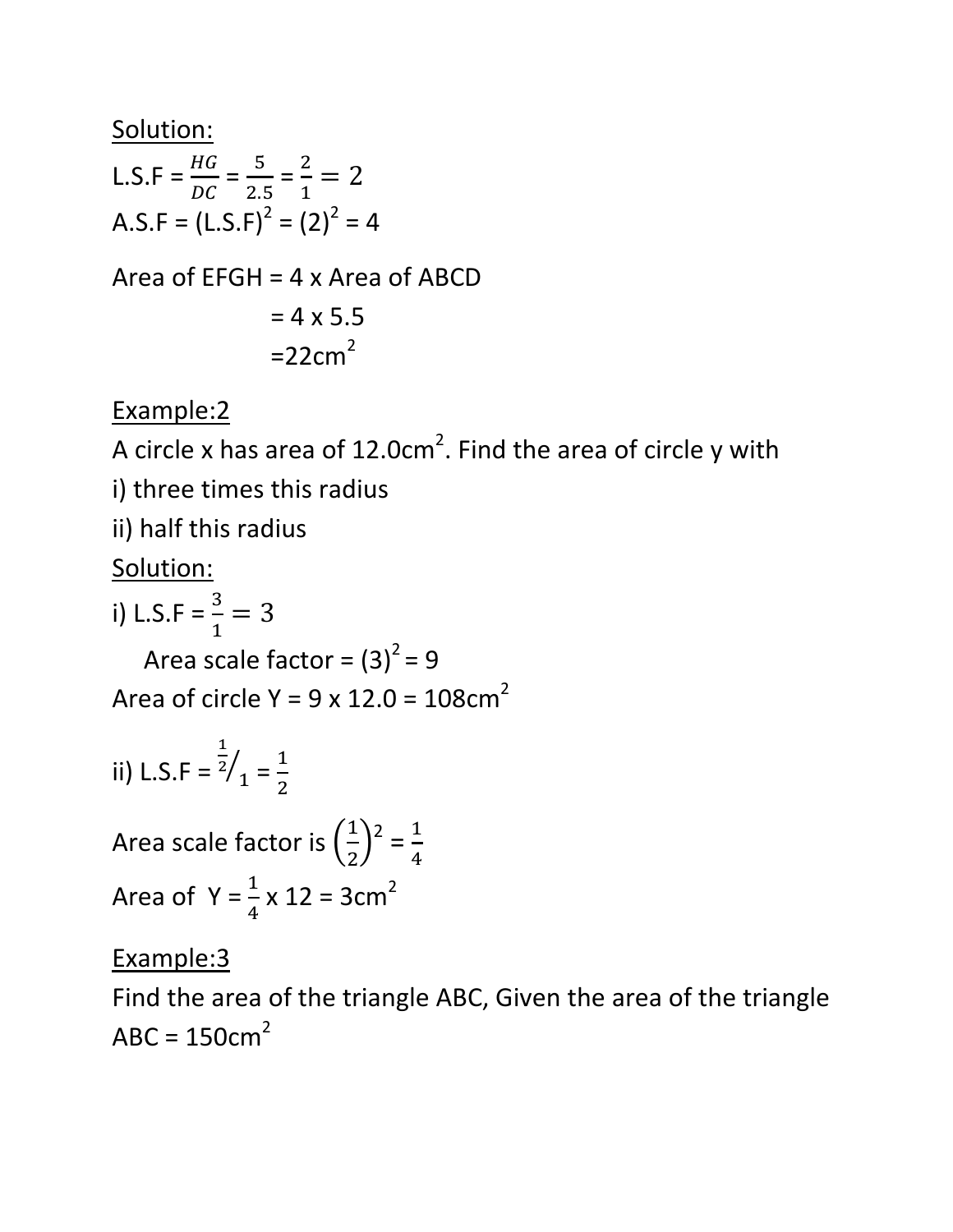

Area scale factor = 
$$
(L.S.F)^2 = \left(\frac{2}{5}\right)^2
$$
  
Area of PQR =  $\left(\frac{4}{25}\right)^2 \times 150$   
= 24cm<sup>2</sup>

#### Map scales

Any shape on the map is similar to the actual shape on the ground. The scale of the map is the ratio of corresponding lengths (i.e. it is the linear scale factor).

A scale factor of 1:50,000 means 1 unit on the map is equivalent to 50,000 units on the ground.

L.S.F 
$$
\left(\frac{map}{ground}\right) = \frac{1}{50,000}
$$
  
\nArea scale factor =  $\left(\frac{1}{50,000}\right)^2$   
\nArea on *map* =  $(scale)^2 = \left(\frac{1}{50,000}\right)^2$   
\nHence area of 1cm<sup>2</sup> on map represents an area of 50,000 x 50,000cm<sup>2</sup> on the ground.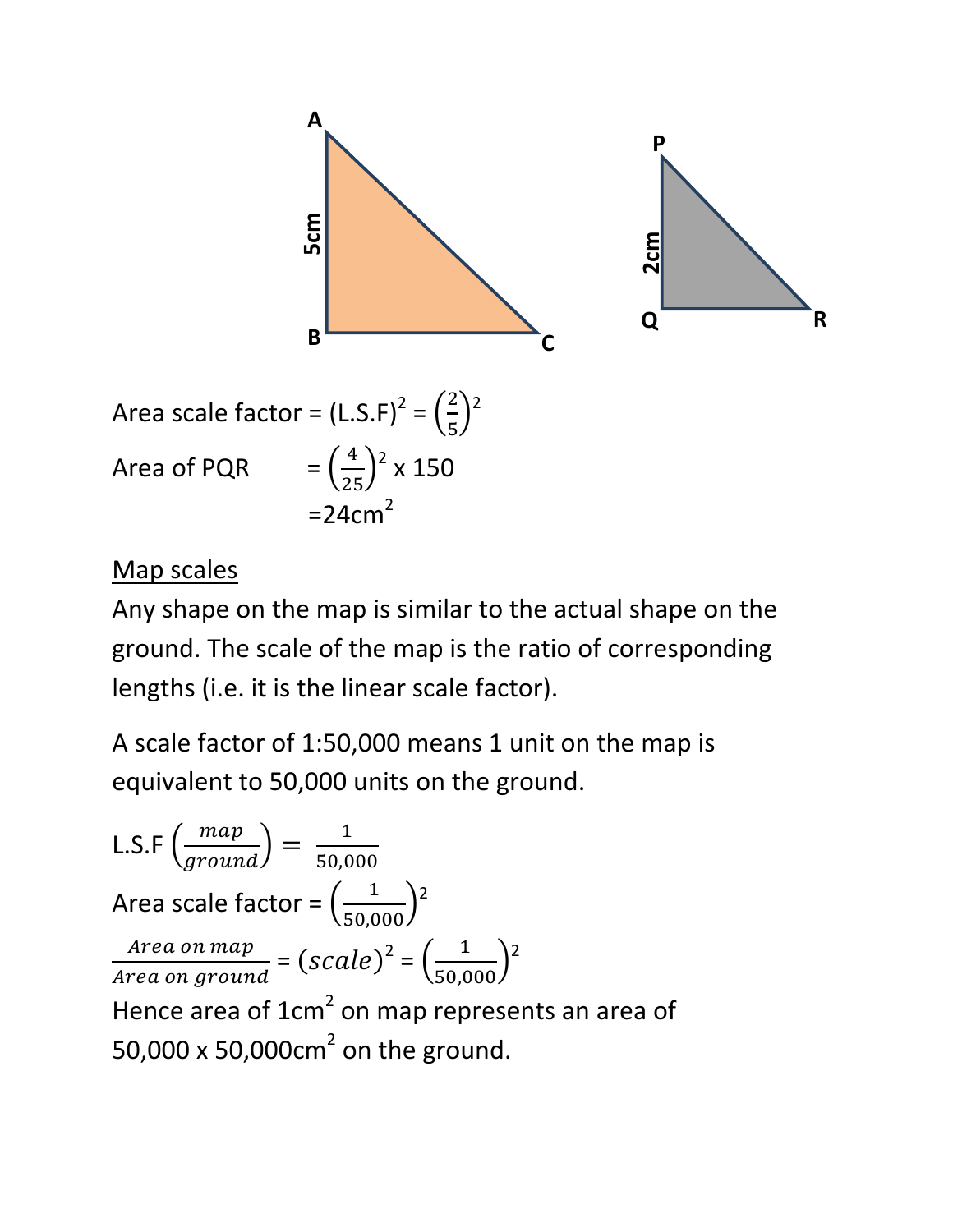```
1cm<sup>2</sup> = 50,000 \times 50,000 \text{cm}<sup>2</sup>= 0.5 \times 0.5km<sup>2</sup>
           = 0.25 km<sup>2</sup>
```
Example:

The scale on a map is 1:100,000. If the area of an island on the map is  $200 \text{cm}^2$ 

i) What is its actual area?

```
ii) What is its actual area on a map whose scale is 1:50,000?
```

```
i) Scale 1:100,000 
       1cm:100,000cm 
      1cm:1km<sup>2</sup>Area scale factor = 1cm^2 = 1km^2200 \text{cm}^2 = 200 \times 1 \text{km}^2= 200km<sup>2</sup>
```

```
ii) Scale = 1:50,000 
        1cm: 50,000 
Area scale factor 1 \text{cm}^2:(50,000)
1cm^2=0.25km^2
```

```
Let the area on the map be y 
1cm<sup>2</sup> rep 0.25km<sup>2</sup>
yrep 200km<sup>2</sup> (from (i) above)
Cross multiply 
y \times 0.25km<sup>2</sup> = 1cm<sup>2</sup> x 200km<sup>2</sup>
```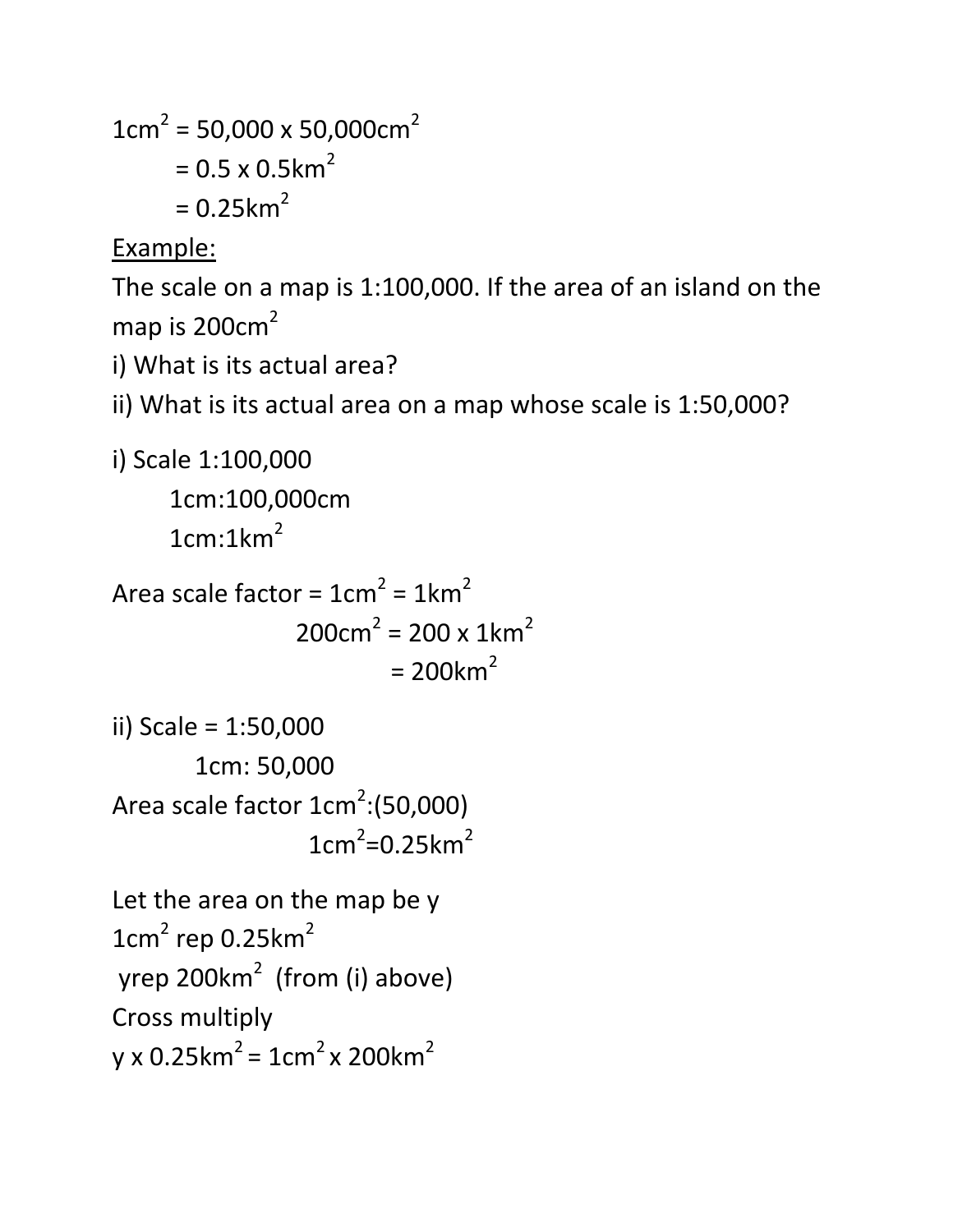$y = \frac{1cm^2 \times 200 km^2}{9.25 km^2}$  $0.25 km<sup>2</sup>$  $y = 800cm<sup>2</sup>$ 

Volume scale factor

Consider two similar cuboids P and Q.



L.S.F = 
$$
\frac{4}{2} = \frac{2}{1} = 2
$$
  
A.S.F =  $\frac{4 \times 6}{2 \times 3} = 2 \times 2 = (2)^2 = 4$ 

This is true for each corresponding faces.

Volume scale factor (V.S.F) =  $\frac{10\times4\times6}{5\times3\times3}$  $5\times2\times3$  $= 2x2x2 = (2)^{3} = 8$  $\therefore$  V.S.F = (L.S.F)<sup>3</sup>

**In general, if L.S.F of two similar solids is K, then the V.S.F is K<sup>3</sup>**

Example:

Two similar cylinders are such that the height of the larger one is three times that of the smaller one. The smaller one has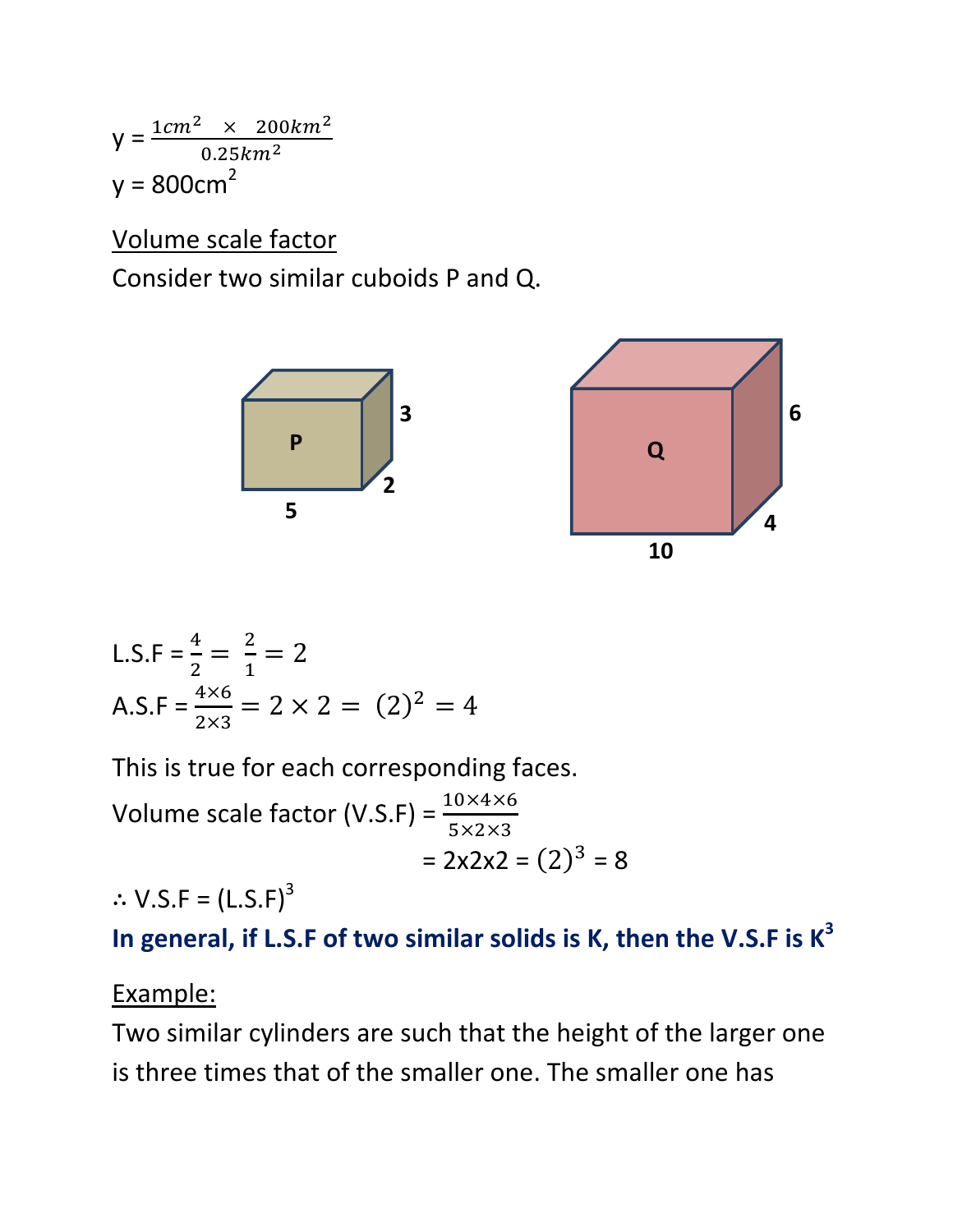surface area of 27cm<sup>2</sup> and volume 6cm<sup>3</sup>. What are the area and volume of the larger one?

# Solution:

 $L.S.F = 3$ A.S.F =  $(3)^2 = 9$  $V.S.F = (3)^3 = 27$ Area of the larger one = 9 x Area of smaller one Area of the larger one =  $9 \times 27 = 243 \text{cm}^2$ Volume of larger one = 27 x volume of small one  $= 27 \times 6 = 162 \text{cm}^3$ 

## Example:

Two beakers of similar shapes hold  $\frac{1}{4}$  $\overline{A}$ litre and 2 litres

respectively.

i) The smaller is 4cm high. What is the height of the larger one? ii) If the Larger one has surface area of 400cm<sup>2</sup>, what is the area of the smaller one?

# Solution:

i) The volumes are 2 litres and  $\frac{1}{4}$  $\overline{4}$ litres

V.S.F = 
$$
\frac{2}{1/4}
$$
 = 8 = (2)<sup>3</sup>  
L.S.F =  $\sqrt[3]{V.S.F}$  =  $\sqrt[3]{2^3}$  = 2

Height of the larger one is  $4 \times 2 = 8$ cm.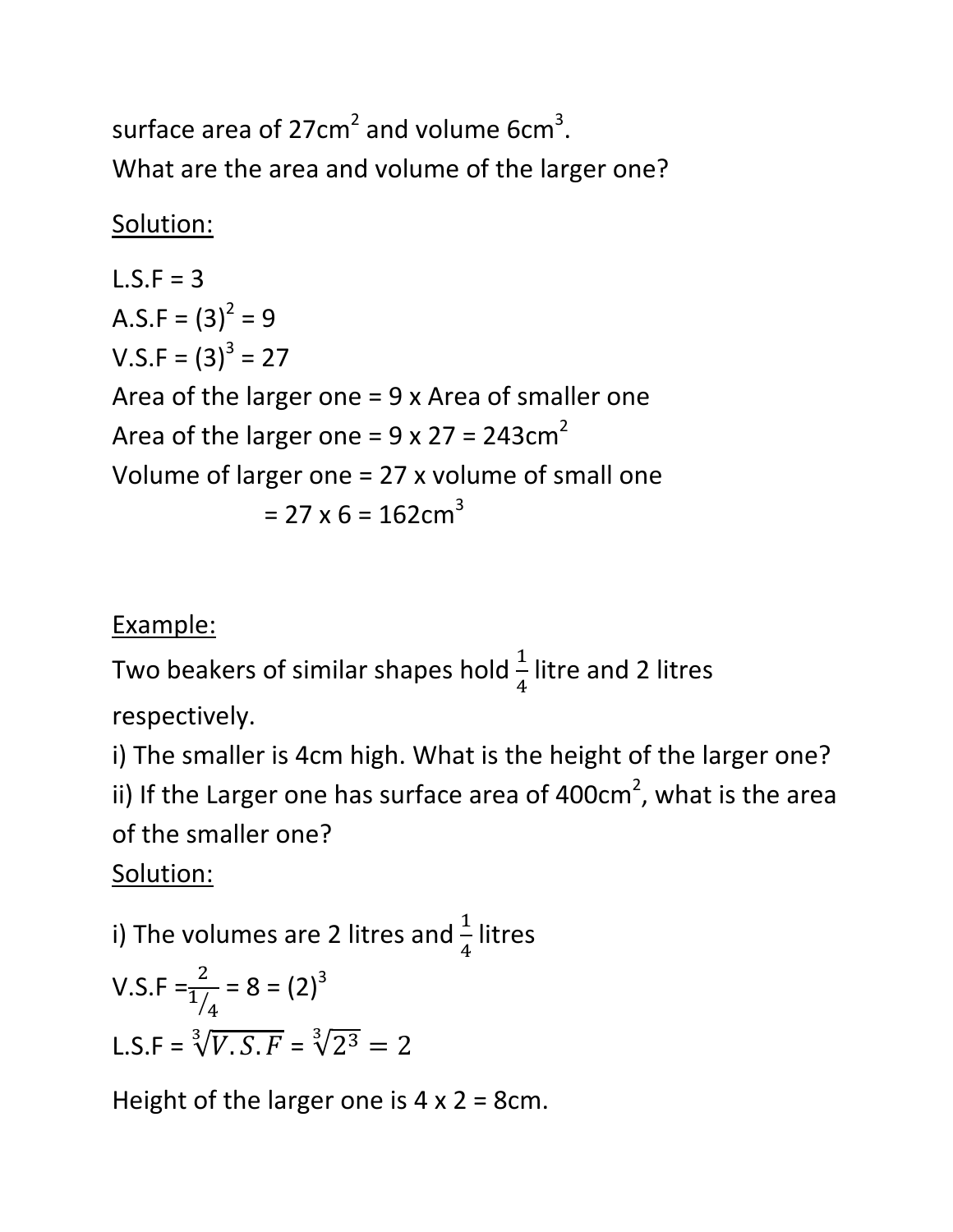ii) A.S.F =  $(L.S.F)^2 = 2^2 = 4$ Area Of small one =  $\frac{400}{4}$  $\overline{A}$  $= 100 \text{cm}^2$ 

Exercise:

- 1. A 1-litre beaker is 15cm high. Find the capacity of a 7.5cm high similar beaker.
- 2. Two similar rectangular cartons have bases 10cm long and 30cm. The smaller has volume 1200cm<sup>3</sup>. Find the volume of the larger one.
- 3. The volume of two cubes are  $12.5cm<sup>3</sup>$  and  $100cm<sup>3</sup>$ . Find their

i) Linear ratio.

ii) Area ratio.

- 4. Two triangles whose bases are 7.5cm and 2.5cm are similar. What is the area of the smaller triangle if the larger one has area  $81cm<sup>2</sup>$
- 5. A model of an aero plane constructed to a scale of 1:600 is 56cm long. What is the length of the original aero plane?
- 6. Two similar solids have linear scale factor 3. If the larger one has a surface area of  $36cm^2$  and volume of  $12cm^3$ , what are the surface area and volume of the other?
- 7. On a map of scale 1:200 000, a town is represented by an area of 4cm<sup>2</sup>. Calculate in  $km^2$  the area covered by the town on ground?